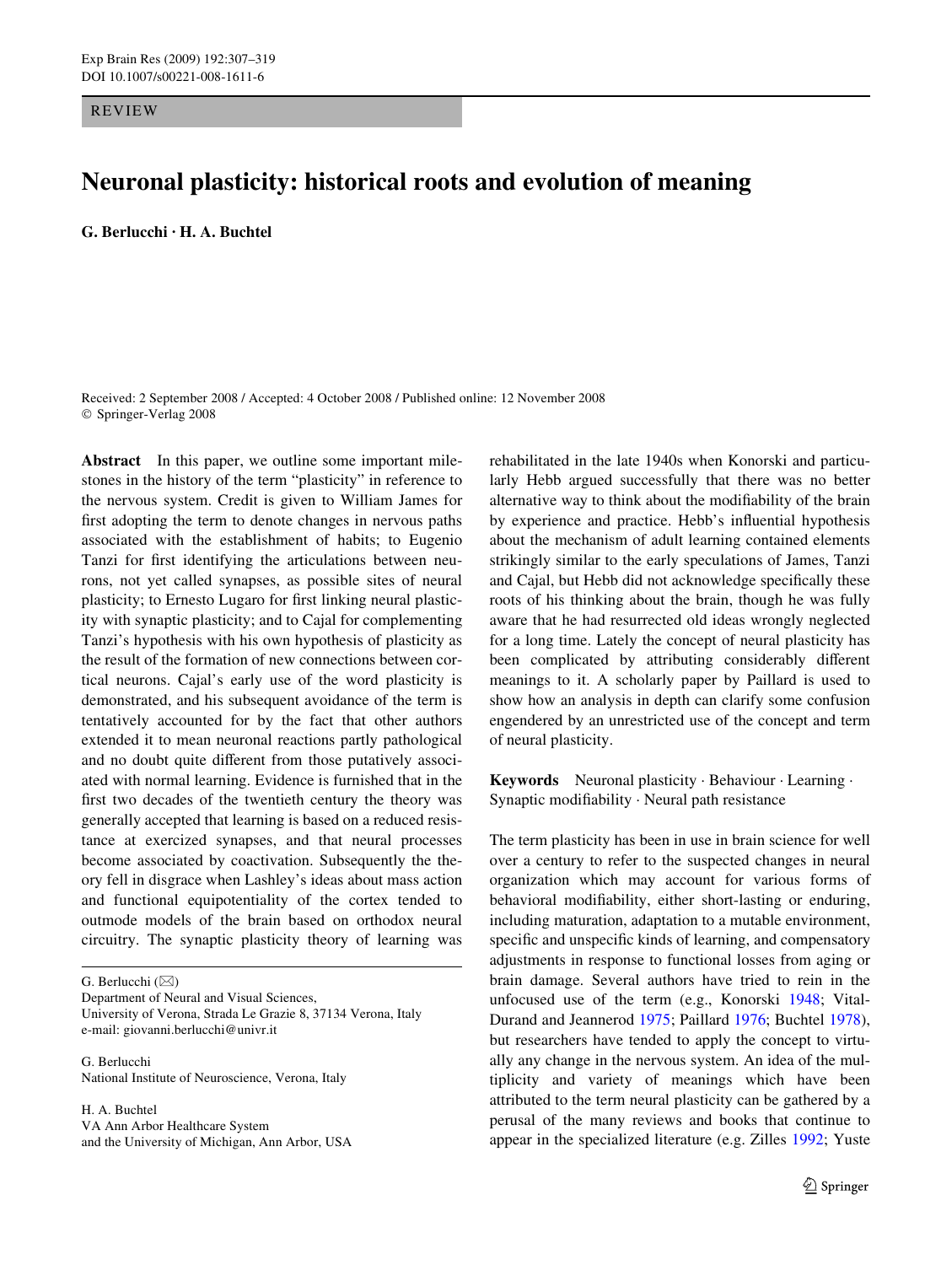and Bonhoeffer [2001;](#page-12-3) Johansson [2004](#page-11-2); Pascual-Leone et al. [2005](#page-12-4); Cooke and Bliss [2006;](#page-11-3) Møller [2006;](#page-12-5) Ansermet and Magistretti [2007](#page-11-4); Mercado [2008](#page-12-6)). Nowadays the modifiability of synaptic transmission between neurons is usually regarded as a fundamental, if not the sole, mechanism of behavioral modifiability. In this paper we focus on the birth and initial developments of ideas that led to the theory that learning occurs because of changes in the efficacy of synaptic transmission along specific brain pathways.

*The origins.* In their brief history of synapses and synaptic transmission, Cowan and Kandel ([2001\)](#page-11-5) give priority to Cajal for speculating in 1894 that learning requires the formation of new connections between neurons, and credit to Konorski ([1948\)](#page-11-0) and Hebb ([1949\)](#page-11-6) for proposing that the strength or effectiveness of specific synapses may change as a result of activity. In reality modern ideas about the cellular basis of learning, and particularly about synaptic plasticity, predate Cajal by a few years and Hebb and Konorski by several decades. In dealing with the historical evolution of ideas in this field it seems opportune to distinguish between plastic changes consisting in the formation of new neural pathways from those based on the modification of existing pathways. Although some early authors, including Freud (Centonze et al. [2004\)](#page-11-7), may have used the term plasticity in reference to the nervous system and learning before William James, it was the latter who first addressed the problem of brain plasticity from a strikingly modern perspective in his *Principles of Psychology* (1890). He linked the property of plasticity with behavioral habits and with the habilitation of specific brain paths by repeated use. In his words:

*Plasticity,* then, in the wide sense of the word means the possession of a structure weak enough to yield to an influence, but strong enough not to yield all at once….. Organic matter, especially nervous tissue, seems endowed with a very ordinary degree of plasticity of this sort: so that we may without hesitation lay down as our first proposition the following, that *the phenomena of habit in living beings are due to the plasticity of the organic materials of which their bodies are composed.* (James [1890](#page-11-8), vol. I, p. 105; italics in the original)

If habits are due to the plasticity of materials to outward agents, we can immediately see to what outward influences, if to any, the brain-matter is plastic. Not to mechanical pressures, not to thermal changes, not to any of the forces to which all other organs of our body are exposed; for nature has carefully shut up our brain and spinal cord in bony boxes, where no influences of this sort can get at them. She has floated them in fluid so that only the severest shocks can give them a concussion, and blanketed and wrapped them about in an altogether exceptional way. The only impressions that can be made upon them are through the blood, on the one hand, and through the sensory nerve-roots on the other; and it is to the infinitely attenuated currents that pour in through these latter channels that the hemispherical cortex shows itself to be so peculiarly susceptible. The currents, once in, must find a way out. In getting out they leave their traces in the paths which they take. The only thing they *can* do, in short, is to deepen old paths or to make new ones; and the whole plasticity of the brain sums itself up in two words when we call it an organ in which currents pouring in from the sense-organs make with extreme facility paths which do not easily disappear… (James [1890](#page-11-8), vol. I, p. 107; italics in the original)

For the entire nervous system *is* nothing but a system of paths between a sensory *terminus a quo* and a muscular, glandular, or other *terminus ad quem*. A path once traversed by a nerve-current might be expected to follow the law of most of the paths we know, and to be scooped out and made more permeable than before; and this ought to be repeated with each new passage of the current. (James [1890,](#page-11-8) vol. I, p. 108; italics in the original)

In addition to suggesting potential mechanisms for reinforcing existing neural connections, James also advanced the notion that brain components happening to be active at the same time could drain into each other, thus forming new association paths:

*When two elementary brain-processes have been active together or in immediate succession, one of them, on reoccurring, tends to propagate its excitement into the other.* (James [1890](#page-11-8), vol. I, p. 566; italics in the original)

Potentialities of new paths are furnished by the fibres which connect the sensory cells among themselves; but these fibres are not originally pervious, and have to be made so by a process which I proceed hypothetically to state as follows: *Each discharge of a sensory cell in the forward direction (that is, the direction towards the motor cells) tends to drain the cells lying behind the discharging one of whatever tension they may possess. The drainage from the rearward cell is what for the first time makes the fibres pervious. The result is a new-formed 'path', running from the cells that were 'rearward' to the cell that was 'forward' on that occasion; which path, if on future occasions the rearward cells are independently excited, will tend to carry off their activity in the same direction so as to excite the forward cell, and will deepen itself more and more every time it is used.* (James [1890,](#page-11-8) vol. I, p. 584-585; italics in the original)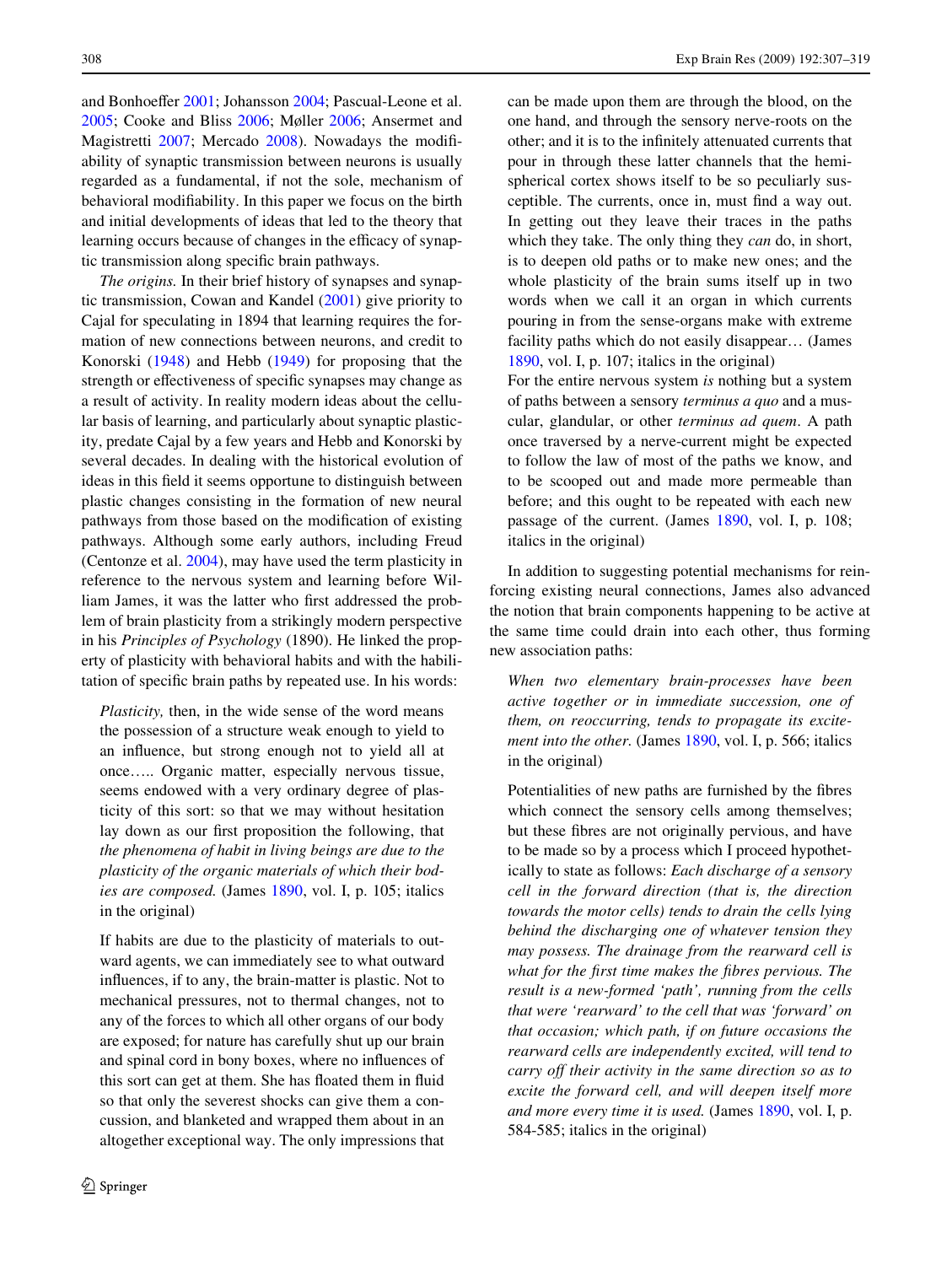…..*the deepest paths are formed from the most drainable to the most draining cells; … the most drainable cells are those which have just been discharging* and…. *the most draining cells are those which are now discharging or in which the tension is rising towards the point of discharge.* (Jame[s1890](#page-11-8), vol. II, p. 585; italics in the original)

James synthesized his neural association and drainage theory as follows:

*The amount of activity at any given point in the braincortex is the sum of the tendencies of all other points to discharge into it, such tendencies being proportionate (1) to the number of times the excitement of each other point may have accompanied that of the point in question; (2) to the intensity of such excitements; and (3) to the absence of any rival point functionally disconnected with the first point, into which the discharges may be diverted.* (James, [1890,](#page-11-8) vol. II, p. 567; italics in the original)

Although James had no concept of the synapse, as shown by reference to the continuity between projecting fibers and receiving neuronal cell bodies in his sketches of putative neuronal circuits, his speculations have an amazing modern flavor insofar as they clearly posit the possibility that, (1) neuronal paths are either formed or opened up by use, (2) functional association is promoted between neurons which happen to be simultaneously active, and (3) akin to hydraulic models, "drainage" is a process by which an activated neural path captures all available energy from surrounding parts by virtue of its lowered resistance to conduction during functional activity.

Students of the brain in James' times frequently cited his theory of emotion (the so-called James–Lange theory) and his law of forward conduction, which anticipated the law of dynamic polarization (Berlucchi [1999](#page-11-9)), but there are only infrequent references to his speculations on brain plasticity and its possible neuronal mechanisms, although implicit traces of such speculations are apparent in the thinking about the relations between neurons and learning by neuroanatomists, neurophysiologists and neurologists at the transition between the nineteenth and twentieth centuries. Nevertheless, the term plasticity was incorporated into the neurological lexicon, generally without an overt acknowledgment of James' coinage of it.

*Enter the synapse.* Sherrington was responsible for naming the synapse and for identifying it as the device that ensures the unidirectionality of transmission along neural pathways (Sherrington [1897,](#page-12-7) [1900,](#page-12-8) [1906](#page-12-9)). Although he attributed the property of being molded by experience even to simple nervous reactions (Buchtel [1978](#page-11-1)), he did not elaborate on the possible relations between learning and synaptic plasticity, and indeed he mostly restricted his use of the term plasticity to refer to the tendency of muscles of decerebrate animals to retain the posture imposed upon them (Sherrington  $1909$ ). The very first hypothesis that associative memories and practice-dependent motor skills may depend on a localized facilitation of synaptic transmission was put forward by the Italian neuropsychiatrist Eugenio Tanzi in 1893, 4 years before the coming into existence of the term synapse. At a time when Golgi and his diffuse nerve net theory held sway over brain science in Italy, Tanzi and his disciple Ernesto Lugaro were not afraid to manifest their fervent admiration for Cajal and their staunch support for the neuron theory. Convinced of the correctness of Cajal's view of the nervous system as an aggregate of neurons separated by tiny distances, Tanzi had proposed that the waves of nervous excitation must normally encounter some difficulties in crossing such distances that we now call synaptic fissures:

Le minime interruzioni fra neuroni vicini e funzionalmente solidali spiegherebbero in modo abbastanza soddisfacente anche la ragione del fatto notorio, messo in luce da Helmholtz, per cui i processi nervosi, attraversando la sostanza grigia, soffrono una diminuzione di velocità. La causa dell'indugio risiederebbe nella difficoltà di superare l'intervallo libero. (Tanzi [1893](#page-12-11), p. 439)

The minimal interruptions between adjacent and functionally related neurons could also provide a rather satisfactory explanation of the well known fact, demonstrated by Helmholtz, that nervous processes undergo a reduction of speed when crossing the grey matter. The reason for this slowing would lie in the difficulty to surpass the free interval.

Tanzi then proposed that the repetitious activity of a neuronal path during a specific learning or practice could cause a hypertrophy of associated neurons along that path, thus reducing the interneuronal distance and making the crossing easier.

Noi possiamo ritenere…..che la corrente nervosa, come ogni altro atto funzionale, provochi ogni volta che passa un maggior risveglio dei processi nutritivi; e che i neuroni attraversati dal movimento si ipernutriscano, non diversamente dal muscolo che ha lavorato. Ora, se la nutrizione si accompagnerà, come nel muscolo, coll'ipertrofia; e se l'aumento di volume avverrà….nel senso della lunghezza, l'esercizio della funzione diminuirà la distanza fra i neuroni solidali e contigui…..Se ora noi pensiamo che le distanze interposte fra l'arborizzazione terminale di un neurone e la cellula del neurone successivo costituiscano una resistenza o…una specie di mal passo che l'onda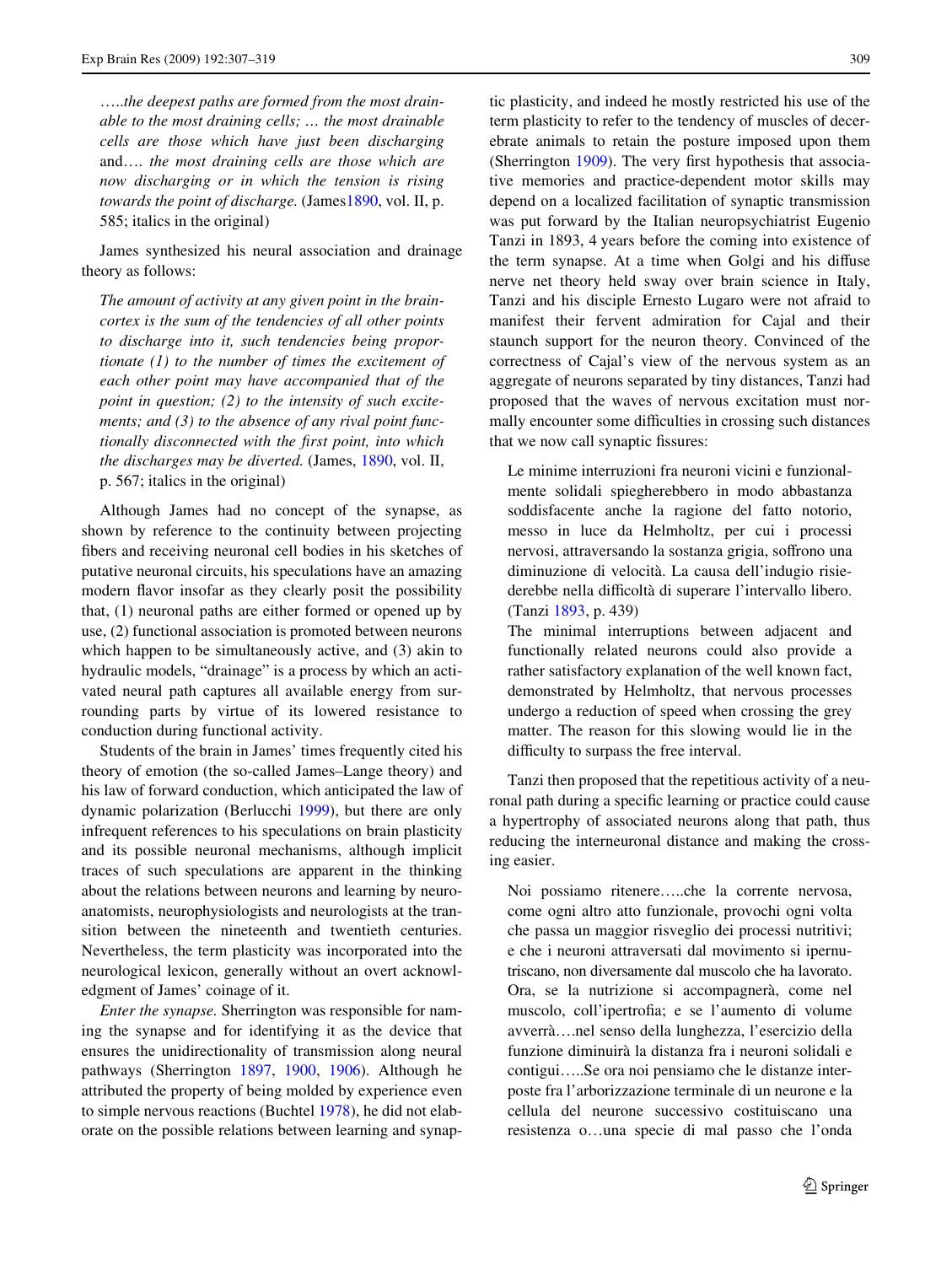nervosa dovrà sorpassare non senza stento, è evidente che la conducibilità del sistema nervoso deve essere in ragione inversa degli intervalli interneuronici. L'esercizio, in quanto tende ad abbreviare le distanze, aumenta dunque la conducibilità dei neuroni, ossia la loro capacità funzionale. (Tanzi [1893,](#page-12-11) p. 469)

We may assume… that like every other functional act, each passage of the nervous current increases the nutritional processes, and that the neurons traversed by the current over-nourish themselves not unlike a muscle that has worked. Now, if nutrition, as in the muscle, will be accompanied by hypertrophy, and if the increase in volume will occur in the sense of length, functional exercise will decrease the distance between adjoining and contiguous neurons….If now we think that the distances between the terminal arborisation of one neuron and the body of the next neuron constitute a resistance or... a kind of difficult passage that the nervous wave must overcome not without difficulty, it is evident that the conductivity of the nervous system will stand in an inverse relation with the spaces between neurons. To the extent that exercise tends to shorten distances, it increases the conductivity of neurons that is their functional capacity.

Lugaro ([1898a](#page-12-12), 1905, 1909) expanded on Tanzi's hypothesis by applying the term plasticity to the practicerelated synaptic changes envisioned by his teacher, with the addition of a visionary intuition of the chemical nature of synaptic transmission in the central nervous system. Lugaro was strongly influenced by Cajal's thinking about the neural bases of mind (see below), and already in 1898 he presented a clear view of how mental associations may depend on newly formed associations between neurons, based on a coincidence of activity. Bold characters are inserted in the following citations to stress Lugaro's early use of the term plasticity with reference to the modifiability of brain paths under the influence of the environment:

ð ben certo che nel corso dell'evoluzione gli elementi nervosi hanno acquistato al pari dei muscolari la capacità di accrescersi sotto l'impulso funzionale; un certo stato di attività è anche necessario affinché non si atrofizzino. L'ipertrofia funzionale si esplica appunto con l'allungamento e la moltiplicazione dei rami terminali. Pare inoltre che gli elementi del tessuto nervoso abbiano acquistato come proprietà generica la capacità di influenzarsi a vicenda, in modo che quelli che simultaneamente funzionano tendono a mettersi in reciproca connessione; e così si rende possibile e facile il trasmettersi dell'attività funzionale dall'uno all'altro e quindi il ripetersi e la solidarietà abituale dei processi funzionali. Questa proprietà è certo poco chiaramente spiegabile nelle condizioni attuali della scienza, ma essa ci è resa manifesta tutti i giorni dal fatto del continuo stabilirsi di legami associativi fra le impressioni simultanee, in modo che il ripresentarsi isolato dell'una provoca il ripresentarsi dell'altra. Si tratta probabilmente di oscuri fenomeni di chemotropismo, analoghi a quelli che, secondo Cajal, nello sviluppo embriologico dei centri nervosi guidano a destinazione le estremità in accrescimento delle ramificazioni neuroniche. In base a queste proprietà elementari, la cui origine rimonta alle prime fasi dell'evoluzione e si deve probabilmente ad una continua selezione di variazioni accidentali, il sistema nervoso subisce continui perfezionamenti nell'evoluzione individuale sotto lo stimolo delle funzioni in atto; i rapporti di solidarietà funzionale tra i vari elementi si fanno sempre più stretti, si stabiliscono rapporti nuovi sempre crescenti di numero……L'organizzazione dei rapporti più delicati tra gli elementi anatomici della corteccia avviene sotto l'azione degli stimoli esterni durante il corso della vita individuale, ed è pressoché continuo; però le connessioni già bene organizzate tendono spontaneamente a ripetersi nello sviluppo embriologico dei discendenti in ragione della loro semplicità e della loro costanza. Perciò la struttura corticale del neonato, ancor vergine di impressioni esterne, è già un simbolo generico della costituzione del mondo esterno, della struttura della specie, dei suoi bisogni e della sua condotta di fronte alle più svariate eventualità della vita….La **plasticità degli elementi nervosi cerebrali**, che permette ai rapporti interni di plasmarsi a seconda degli stimoli esterni, diminuisce con il progredire degli anni; questa proprietà, che rappresenta una continuazione nell'adulto dell'impulso formativo dell'embrione, si attenua man mano, e in un tempo variabile da un individuo all'altro finisce coll'esaurirsi quasi del tutto. (Lugaro, [1898a](#page-12-12), p. 38) It is assured that in the course of evolution the nervous elements, like the muscular ones, have acquired the capacity to grow under the functional impulse; indeed a certain degree of activity is necessary to prevent their atrophy. Functional hypertrophy manifests itself through the elongation and multiplication of the terminal branches. It further appears that the elements of the nervous tissue have acquired as a generic property the capacity to influence each other mutually, such that those that work simultaneously tend to establish a reciprocal connection; and this enables and facilitates the transmission of functional activity from one to the other and therefore the repetition and habitual solidarity of the functional processes. To be sure, this property cannot be clearly explained in the present state of science, but it is revealed to us every day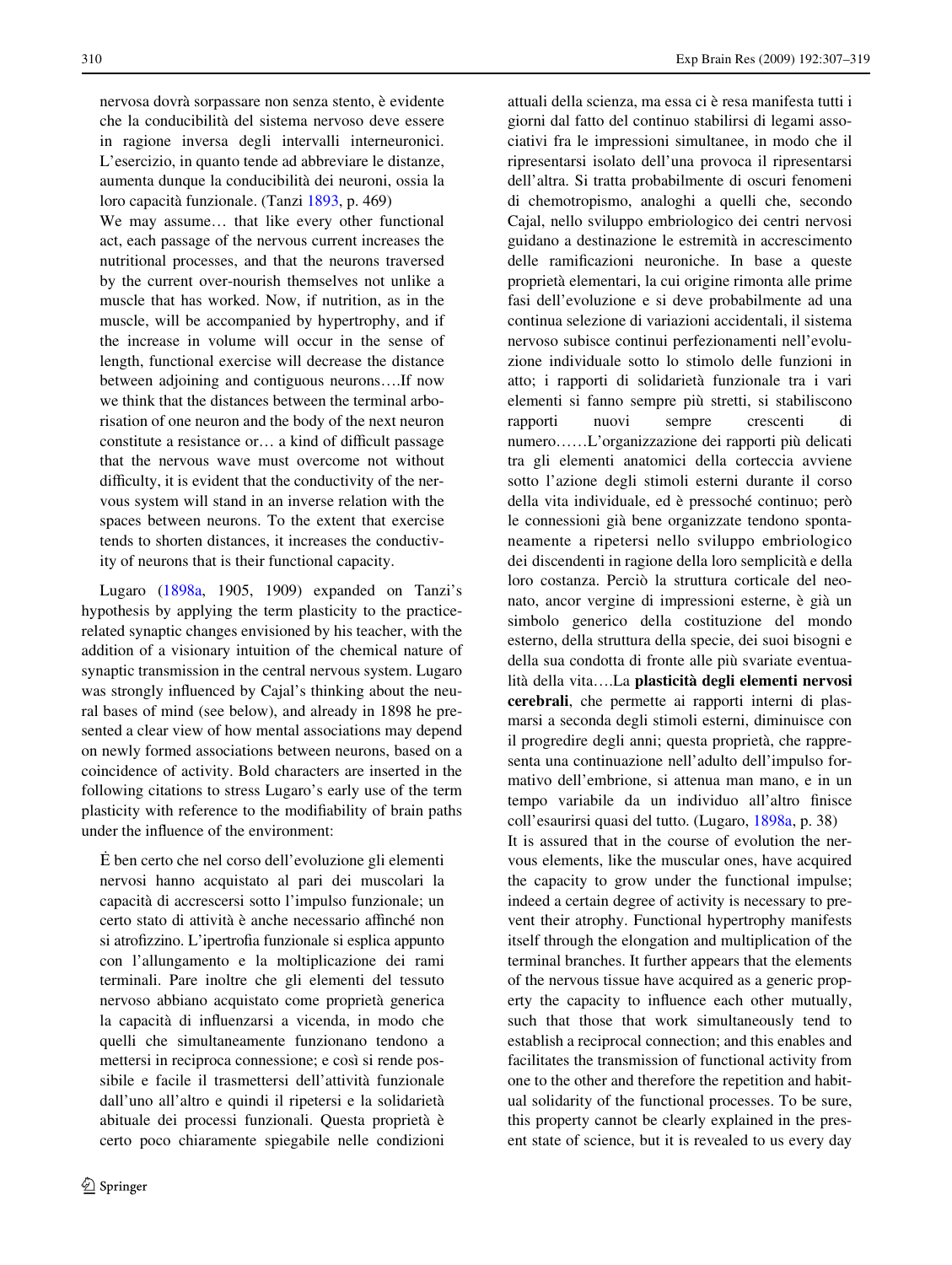by the fact of the continuous establishment of associative links between simultaneous impressions, such that the representation of one of them alone causes the representation of the other. Obscure phenomena of chemotropism are likely to be at play, akin to those that according to Cajal guide to their destination the growth extremities of the neuronal ramifications during the embryological development of the nerve centres. Based on these elementary properties, whose origin goes back to the first phases of evolution and is probably due to a continuous selection of accidental variations, the nervous system undergoes continuous refinements under the stimulus of the functions in operation; the relations of functional solidarity among the various elements become closer and closer, and ever more numerous relations establish themselves anew…The organization of the most delicate relations between the anatomical elements of the cortex occurs under the action of external stimuli in the course of an individual life and is virtually continuous; however the connections already well organized tend spontaneously to recur in the embryological development in proportion to their simplicity and consistence. Therefore the cortical structure of the newborn, still virgin to external impressions, is already a generic symbol of the constitution of the outer world, of the structure of the species, of its needs and its conduct against the most varied events of life… The **plasticity of the nervous elements**, which allows the internal relations to be molded according to the external stimuli, decreases as the years go by; this property, which represents a continuation in the adult of the formative drive of the embryo, declines progressively and reaches an almost complete annulment in a variable time from one individual to the other.

Lugaro explicitly connected the concept of plasticity and the term plastic activity with Tanzi's hypothesis of the functional modifiability of synapses and with Cajal concept of neurotropism in a Treatise of Psychiatry, which was published in Italian in 1906 and in English in 1909:

Alla fisiologia ed alla psicologia il neurotropismo fornisce ulteriori schiarimenti. Esso non esclude la possibilità che in certi organismi, che hanno raggiunto, a mezzo di riflessi coordinati, adattamenti di alta perfezione, ma non ulteriormente perfettibili, le connessioni fra i vari neuroni si stabiliscano in modo permanente: è probabile che così avvenga negli invertebrati. Ma dove la struttura dei centri nervosi, pur essendo già elevata, è perfettibile, cioè specialmente nella corteccia cerebrale, è chiaro che le attività chemotropiche possano ancora determinare lo stabilirsi dei nuovi rapporti anatomici. Con un meccanismo di progressivo accrescimento che tende ad avvicinare e collegare sempre più intimamente gli elementi posti in connessione, aveva già Tanzi interpretato la consolidazione dei ricordi e degli automatismi che divengono abituali; con lo stesso meccanismo Cajal interpreta la formazione di ogni nuova associazione, il perfezionamento del meccanismo anatomico cerebrale, l'incremento progressivo della visibilità anatomica che costituisce il substrato dell'ideazione, dell'immaginazione, della previsione. Quest'**attività plastica dei neuroni**, che è una continuazione di quella ben altrimenti accentuata del periodo embrionale, è naturale che sia più vivace nell'età infantile e giovanile anziché nell'adulta (Lugaro [1906,](#page-12-13) pp. 113– 114).

Neurotropism throws a considerable light on physiological and psychological problems. It does not exclude the possibility that in certain organisms the connections between the various neurones are immutable. Such would be the case in those organisms which have acquired—by means of coordinated reflexes—adaptations of a high degree of perfection, but incapable of further improvement. Probably this holds in the case of invertebrates. But where the structure of the nerve centres, although already highly organised, is still capable of further perfection—especially in the cerebral cortex—it is clear that chemotropic activities can still be the factor in bringing about new anatomical relationships. Tanzi formerly explained the consolidation of memories and automatic actions which become habitual, by means of an ever expanding mechanism which tends to approximate and unite in a progressively more intimate manner elements connected with each other; with the same mechanism Cajal explains the formation of every new association, the process by which the cerebral anatomical mechanism is perfected, and the progressive increase in anatomical pathways which constitutes the substratum of ideation, imagination and foresight. This **plastic activity** of neurones, which is just a continuation of what is more accentuated in the embryo, although in quite a different manner, is naturally more active in infancy and youth than in adult life (Lugaro [1909](#page-12-14), pp. 96–97).

Lugaro cannot be credited for introducing the term plasticity into the neurosciences, as instead one of us has argued previously (Berlucchi [2002](#page-11-10)), eliciting the protestation of Jones [\(2004](#page-11-11)). It nevertheless remains true that in linking plasticity with Tanzi's learning hypothesis, Lugaro was the first to give the name plasticity to synaptic modifiability, a denotation that persists to this day.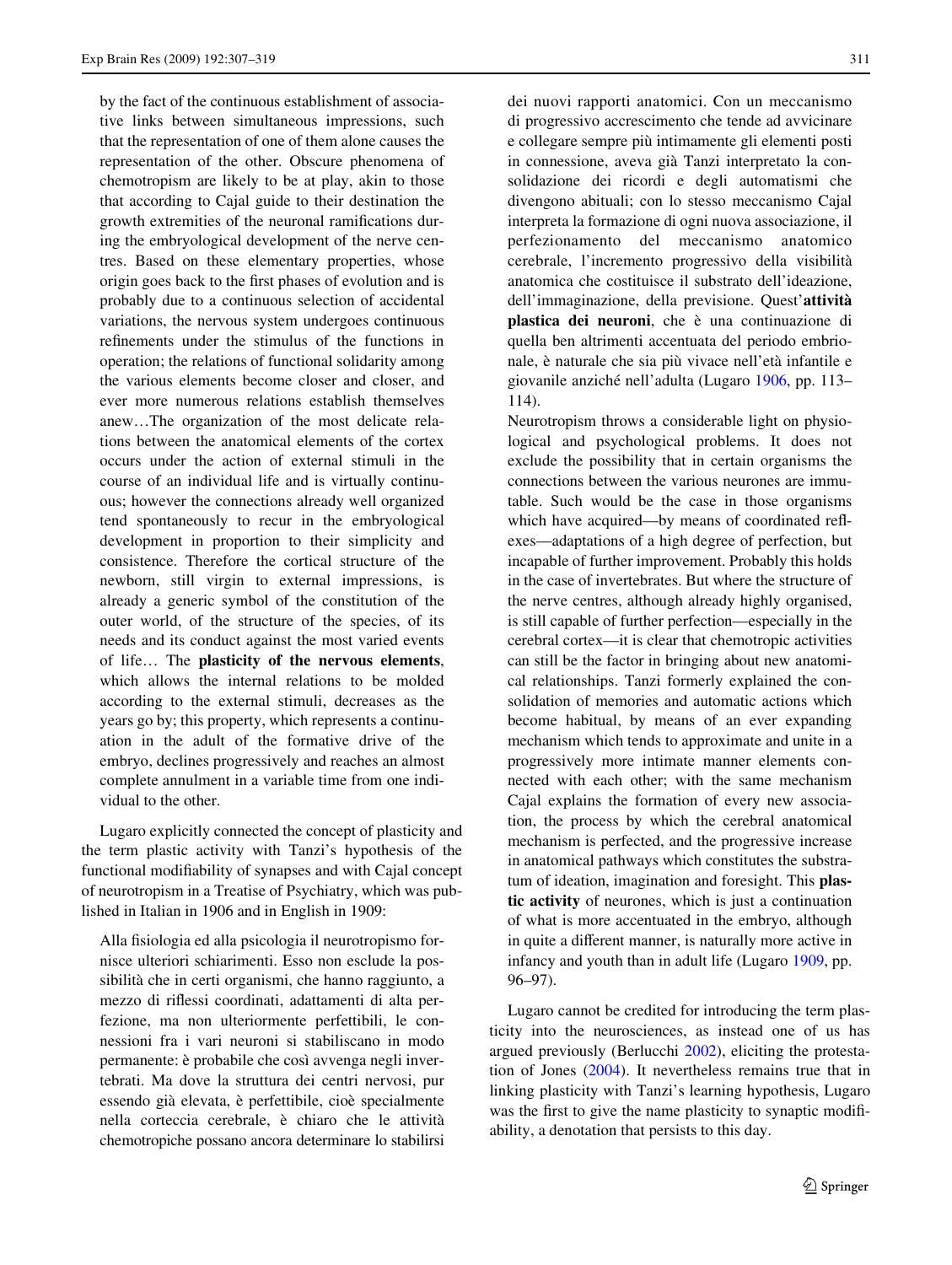*Cajal, the concept of plasticity and the term plasticity.* Cajal was one of the pioneers in the foundation of the concept of neural plasticity, having proposed cortical changes possibly associated with learning already in 1982 (see DeFelipe [2006](#page-11-12)). His great intellectual and empirical contributions to the field do not appear to have been influenced by the ideas and terminology of William James. Indeed Cajal used the term plasticity very sparingly and possibly did not even particularly like it. Jones ([2000\)](#page-11-13) and Stahnisch and Nitsch [\(2002](#page-12-15)) have claimed that Cajal borrowed the term plasticity from a thesis of Minea, a pupil of the Romanian neurologist Marinesco. The thesis was published in 1909; it was about changes in neurons of sensory ganglia following compression and transplantation, and the plasticity it alluded to was therefore something entirely different from the plasticity associated with habit and learning by James, Tanzi, Cajal and Lugaro. The evidence taken to support the attribution to Minea of priority in the use of the term plasticity consists in the following brief sentence in Cajal's book on degeneration and regeneration in the nerve centres:

The studies of Marinesco (on sensory ganglia transplantation) have been confirmed by his pupil Minea who, in his doctor's thesis, gave a good representation of the metamorphic phenomena of the sensory neurone, which he called *plasticity*, provoked by the compression and transplantation of ganglia into various organs. (Ramón y Cajal in DeFelipe and Jones [1991](#page-11-14), p. 430)

Yet in itself this sentence may as well be taken to imply that Marinesco and Minea had applied to just one of many possible forms of neuronal modifiability a term already in use with other meanings in other contexts. A first reason for this interpretation is that in the two-volume book on the nerve cell that Marinesco published in 1909 with a preface by Cajal, there is a chapter entitled "theorie de l'amiboidisme nerveux et plasticité des neurones" (theory of nervous amoeboidism and plasticity of neurons) in which plasticity is discussed as a class of morphological reactions of neurons to pathological influences including osmotic challenges, and by no means as a basis or correlate of learning (Marinesco [1909](#page-12-16)). The book includes the description of several experiments by Marinesco and Minea on neuronal reactions to traumatic, toxic and viral agents and to inanition and thermal stresses, without any mention of possible neuronal plastic effects from learning and experience. A second and more important reason for denying that Cajal appropriated the term plasticity from Minea and Marinesco is that Cajal himself had used the terms "plasticity" and "plastic" in a Jamesian sense already in 1894. Around 1893 Cajal had begun to speculate on the brain bases of mentation, and such speculations were published in his 1894 Croonian Lecture (Ramón y Cajal [1984a\)](#page-12-17) and in a number

of Spanish papers, some excerpts of which have recently been translated into English with commentary by DeFelipe [\(2006\)](#page-11-12). Being a shrewd promoter of his own work, Cajal himself had ensured a broad exposure of his findings and ideas to the contemporary scientific community by publishing German translations of his Spanish papers in the widely circulated *Archiv für Anatomie und Physiologie* edited by Wilhelm His. Between 1893 and 1895 three extensive papers by Cajal appeared in this journal (Ramón y Cajal  $1893$ ,  $1894b$ ,  $1895$ ). The first massive paper was a review of Cajal's findings on the neurohistology of the spinal cord and various brain centres; the second paper was especially relevant for the concept of plasticity and indeed for the term plasticity itself; and the third paper was an exposition of a possible function of the cells of the glia. The latter paper was reviewed in the *American Journal of Psychology* by Allin, a psychologist of the University of Colorado at Boulder, who started his review with the following words:

The Spaniard of Barcelona, of such world-wide reputation, has with perfect right ventured over the line of strict anatomy into the provinces of psychology. The invasion is a welcome one. Such scientific incursions are like that of the spies into Canaan—they bring back rich and exceedingly good fruits" (Allin [1896,](#page-11-15) p. 428)

The foray of Cajal into the provinces of psychology was motivated by his dissatisfaction with both "the arid determinism of Claude Bernard and the bitter, despairing ignorabimus of du Bois Reymond" (Ramón y Cajal [1894b\)](#page-12-19). The good fruits that he brought back from that foray were ingenious speculations on the possible relations between the plasticity of neurons and mental activities, leading to the proposal that mental characteristics such as hereditary and acquired intelligence, professional skills, artistic aptitudes as well as the effects of education, either good or bad, depended upon different patterns of cortical organization and adaptation. More specifically, Cajal assumed that the "cerebral gymnastic" associated with mental exercise was apt to modify the patterns of connections of cortical pyramidal cells, which he designated as psychic cells, through an enhanced development of their dendrites and axonic collaterals. Inspired by the experimental findings of Mosso on an increase of blood flow through the grey matter of human cortical areas activated by mental processes (Mosso [1880](#page-12-21)), Cajal argued that such hyperemia is apt to increase the mass of nervous protoplasm through an enhanced assimilation, thus promoting the growth and elongation of the neuronal dendrites and axons or even the expression of new processes.

In the paper published in the *Archiv* in 1894 (Ramón y Cajal [1894b](#page-12-19)) there are at least three instances of the use of the words plasticity and plastic changes, as attested by the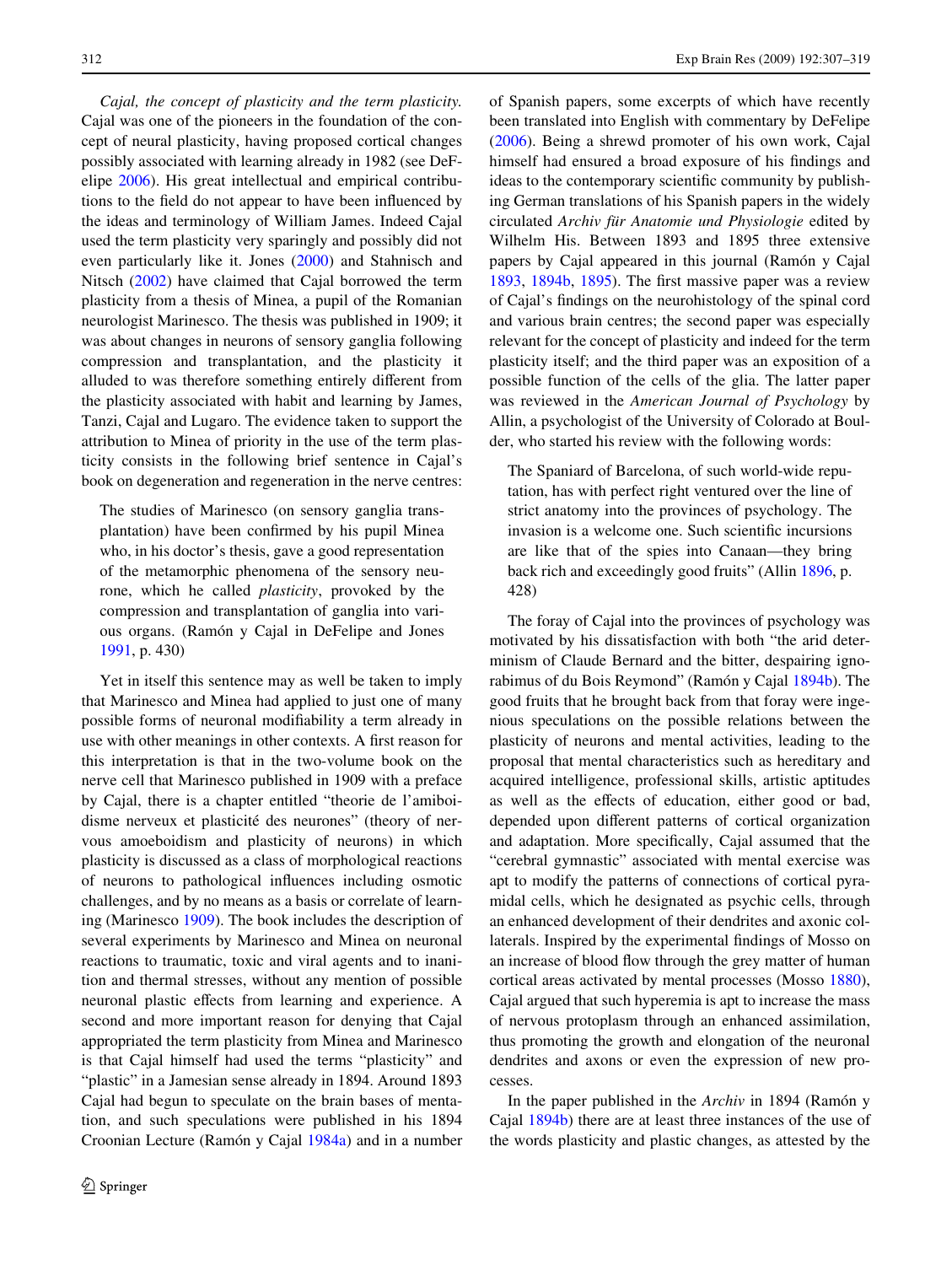following quotations with the relevant words in bold characters:

Diese **Plasticität der Zellfortsätze** (plasticidad de las expansions celulares in Spanish: see DeFelipe [2006](#page-11-12)) variirt wahrscheinlich in verschieden Lebensaltern: bedeutend beim Jüngling, vermidert sie sich beim Erwachsenen und verschwindet fast ganz in Alter. (Ramón y Cajal, [1894b,](#page-12-19) p. 195)

This **plasticity of the cell processes** is likely to vary in different life periods: conspicuous in youngsters, it decreases in adults and disappears almost completely in old age.

Angenommen, dass… hinsichtlich der morphologishen und histologischen Differencirung, zwei Nervenapparate existiren, der sensorich-sensible, der der Entwickelung night fähig ist, und der cerebrale, der Vervollkommung fähige; angenommen, dass nur die Hirnrinde ihre **Wachstumplasticität** (plasticidad de crecimiento in Spanish: see DeFelipe [2006\)](#page-11-12) bewahrt hat, ihr inneres Differencirungvermögen, um sich den wachsenden, von Tag to Tag sich mehr complicirend Nothwendigkeiten des Kampfes ums Dasein anzupassen, so ist e seine Culturaufgabe der Gesellschaft die Zeit abzukürzen, welche die Hirnzellen auf them Wege zur Vollkommenheit brauchen… (Ramón y Cajal [1894b,](#page-12-19) p. 197)

Supposing that … with regard to morphological and histological differentiation there exist two nervous apparatus, the sensory-sensible one, which is incapable of development, and the cerebral one, which can be perfected; supposing that only the cerebral cortex has maintained its **plasticity for growth**, its inner power for differentiation, in order to meet the needs of the fight for existence which increase in number and complexity day after day; so it is a cultural task of the society to shorten the time required by the brain cells to reach their perfection.

Was nütz es, dass das für die Pyramidenzellen des Gehirn aufbewahrte **plastische Entwickwelungvermögen** in so hohem Maasse den Apparat der psychischen Vorgänge vervollkommen? (Ramón y Cajal [1894b](#page-12-19), p. 200)

What is the purpose of the maintenance in such a high degree of **plastic powers of development** by cerebral pyramidal cells in the perfection of the apparatus for psychical processes?

Stahnisch and Nitsch [\(2002](#page-12-15)) claim that later on Cajal used the expression "plasticity" to refer to regenerative capacity of both peripheral and central nervous system, and that his concept of neuronal plasticity was ambiguous as to the possible existence of central neurogenesis and regeneration. To our knowledge it is very difficult, if not impossible, to find the word plasticity and its derivatives in Cajal's publications after 1894. In discussing various hypotheses and theories of brain plasticity, Cajal acknowledged the originality and priority of Tanzi's hypothesis in the 1904 *Textura del sistema nervioso del hombre y de los vertebrados* (see DeFelipe and Jones [1988\)](#page-11-16) as well as in the second volume of the *Histologie du Système Nerveux de l'Homme et des Vertébrés* (Ramón y Cajal [1911\)](#page-12-22). Cajal rated Tanzi's hypothesis favorably by observing that it was based on real facts of nervous connectivity, it was in accordance with the well known acquisition of an easy, automatic character by frequent habitual acts, and it was compatible with some kind of physico-chemical resistance to the nervous activities underlying effortful voluntary acts. However, he also stated that Tanzi's hypothesis was insufficient by itself to account for the achievement of complex intellectual and motor abilities with specific long-lasting practices, and maintained that in addition to the reinforcement of preexisting nervous pathways by exercise, as postulated by Tanzi, the acquisition of refined talents must involve the creation of new pathways through an ever expanding growth of dendritic arborizations and axons. Although the word "plasticité" (like, for that matter, the word synapse) is conspicuously absent in the analytical index of the *Histologie*, it appears nevertheless at the end of Cajal's discussion of the putative changes of neuronal connections associated with the acquisition or loss of mental abilities:

Si la faculté de croissance des neurons chez l'adulte et leur pouvoir de créer de nouvelles associations nous expliquent la capacité d'adaptation de l'homme et son aptitude a changer ses systèmes idéologiques, ….on conçoit egalement que l'amnésie, l'indigence des associations d'idées, la torpeur intellectuelle, l'imbécillité et la demence puissant se produir, lorsque pour de causes plus ou moins morbide l'articulation entre neurones devient lâche, c'est-à-dire lorsque l'expansions s'atrophient et cessent d'etre en contact….Notre hypothèse rende même compte de la conservation plus grande des souvenirs anciens…….par cela meme qu'elles ont été formée à l'epoque où la **plasticité des neurones** atteignait son plus haut degree. (Ramón y Cajal, [1911,](#page-12-22) p. 890, bold added)

If the faculty for growth of the neurons in the adult and their power to create new associations explain to us the adaptation capacity of man and his attitude to change his ideological systems… one can as well conceive of amnesia, lack of association of ideas, intellectual torpor, imbecility and dementia as arising from more or less pathological causes, when the articulation between neurons becomes lax, that is when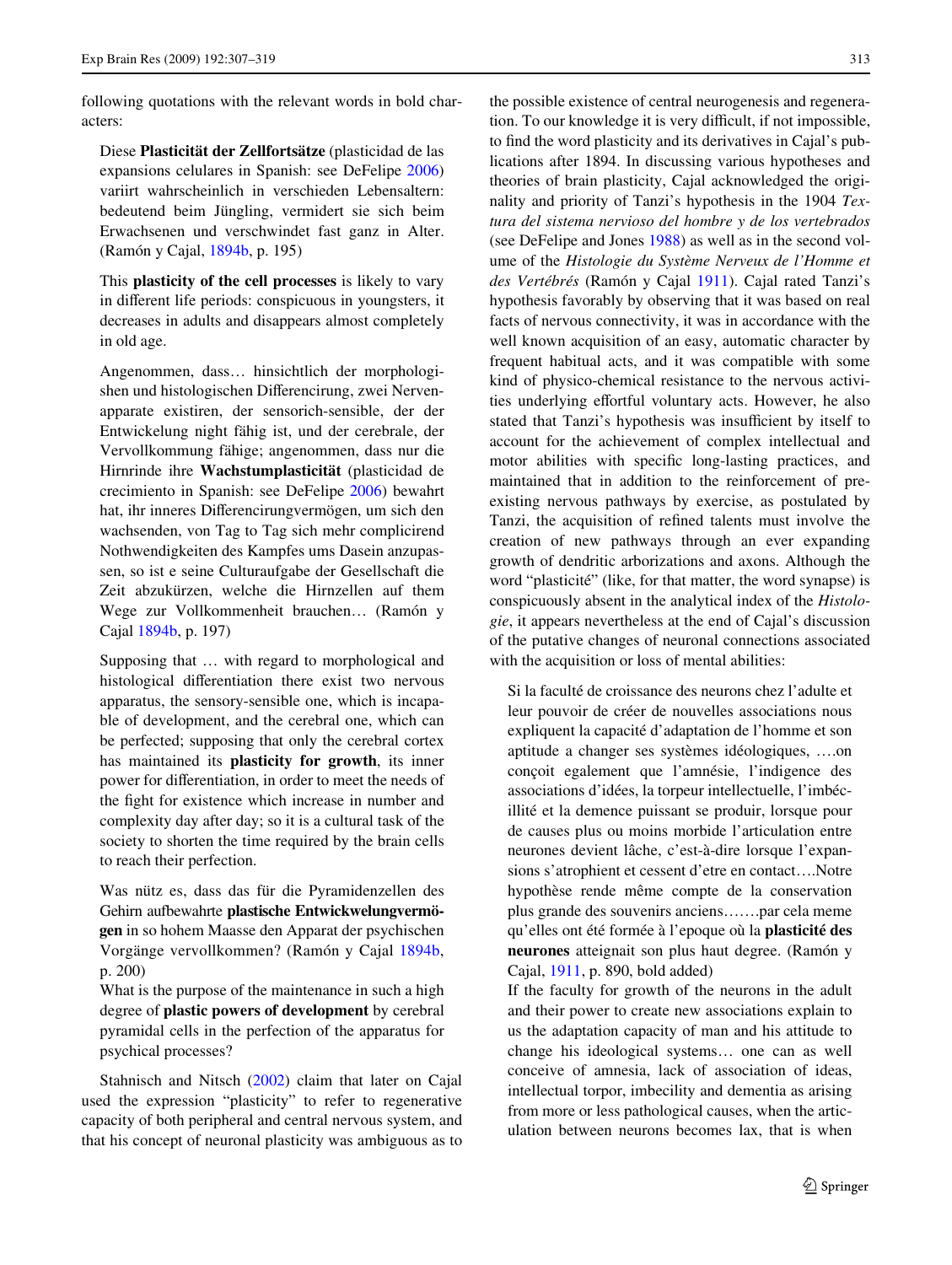the expansions undergo atrophy and cease to be in contact….Our hypothesis also explains the greater conservations of old memories….because they have been formed at a time when the **plasticity of neurons** attains its highest degree.

Among the theories discussed by Cajal (Ramón y Cajal [1911](#page-12-22)) there are also some referring to the so-called neuronal amoeboidism, such as those of Duval [\(1895](#page-11-17)) and Demoor ([1896](#page-11-18)). Like the pathological reactions of neurons described by Marinesco under the title "plasticité" in his book (Marinesco [1909](#page-12-16)), the phenomena of neuronal amoeboidism hypothesized or observed by Duval and Demoor should be clearly distinguished from the functional modifiability of normal neuronal circuits envisaged by Tanzi and Cajal. Duval ([1895](#page-11-17)) had been inspired by Tanzi's hypothesis on the gradual approximation of neurons as well as by previous observations of amoeboid movements of neurons in transparent invertebrates to propose a theory of sleep whereby the terminal elongations of neurons, compared to the pseudopodes of an amoeba, were supposed to retract in order to interrupt interneuronal communication. By contrast, the activation of mental associations, memory and imagination by stimulating beverages such as tea and coffee was attributed to amoeboid movements that established closer contacts and interactions between neurons. A similar theory of sleep was entertained by Demoor ([1896\)](#page-11-18), who examined the morphology of cortical pyramidal neurons in dogs injected with morphine, chloral hydrate and chloroform and observed a moniliform (beaded) appearance of the dendrites. The experiments by Demoor, like previous attempts in the same direction by Lugaro [\(1898b](#page-12-23)), were poorly controlled and were rightly criticized by Bawden [\(1900](#page-11-19)), Schiefferdecker ([1906\)](#page-12-24) and Cajal himself (Ramón y Cajal [1911\)](#page-12-22). The only reason for citing them in the present context is that Demoor was one of the first after James to use the term plasticity in the phrase "plasticitè morphologique des neurones". He equated neuronal plasticity with neuronal amoeboidism (Demoor [1905](#page-11-20)), but it seems obvious that abrupt amoeboid movements of the neurons can hardly account for the practice-related changes in existing synapses postulated by Tanzi, or for the formation of new neuronal associations postulated by Cajal. Cajal thought that the property of amoeboidism could be attributed to glial cells but not to neurons and developed a theory of glial function in modulating neuronal interactions (Ramón y Cajal [1895](#page-12-20)) which he later abandoned completely (Ramón y Cajal [1911](#page-12-22)).

*Ups and downs of plasticity and the synaptic theory of learning.* After Sherrington named the synapse in 1897 and described its properties shortly thereafter (Sherrington [1897](#page-12-7), [1900,](#page-12-8) [1906\)](#page-12-9), James' proposal that habit depends on the habilitation of specific nervous pathways by a reduction

of their resistance, Tanzi's hypothesis that learning and memory depend on physical and functional changes in the articulation between neurons, and Cajal's influential view of mentation as a product of the kind and degree of interneuronal associations in the cortex, became quickly entrenched in neurological and psychological thinking. The following examples taken from two elementary textbooks of psychology published in the first years of the twentieth century show that synaptic modifiability had come to be regarded as the crucial mechanism in the accepted neural theory of learning.

…the process of transmission of energy across the synapse leaves its resistance to the passage of the impulse in that direction permanently lowered in some degree, so that the more frequently the discharge of energy has taken place the more readily will it take place in the future. This permanent lowering of resistance, or increase in permeability of synapses seems to be the essential condition of the formation of neural habits, and is therefore an effect of the highest importance. (McDougall [1905,](#page-12-25) p. 32)

Each sensory path makes connections with several motor and associating paths or neurones and any impulse will take the path that offers least resistance. The point of departure for the various alternative paths is a synapse, and the ease with which the synapses open determines the resistance of the paths….The course of an impulse through the cortex is largely controlled by synapses that owe their degree of resistance to the frequency with which they have been used….All agree that whenever two neurones are active at the same time some change is induced in the synapse that makes it act more readily later. (Pillsbury [1911](#page-12-26), pp. 49–50)

But after the initial enthusiasm the synaptic theory of learning came promptly under attack and some of the proposed connections between mental factors and neuronal activities were harshly criticized, as in the following citation from Meyer ([1912](#page-12-27)):

The neuron theory held its sway over neurology, and, as a part of this theory, appeared the doctrine of the synapse. The ear, say, is stimulated. A nervous process runs along a neuron, but only to find itself blocked at a point which is both an end point of the path thus far taken and a division point from which many directions may be taken. The tension becomes greater and greater. The protoplasm stretches out its arms like an amoeba and touches the protoplasm of another neuron. The nervous process then crosses this bridge. Thus far this seems plausible, and the doctrine of the synapse has always seemed plausible to the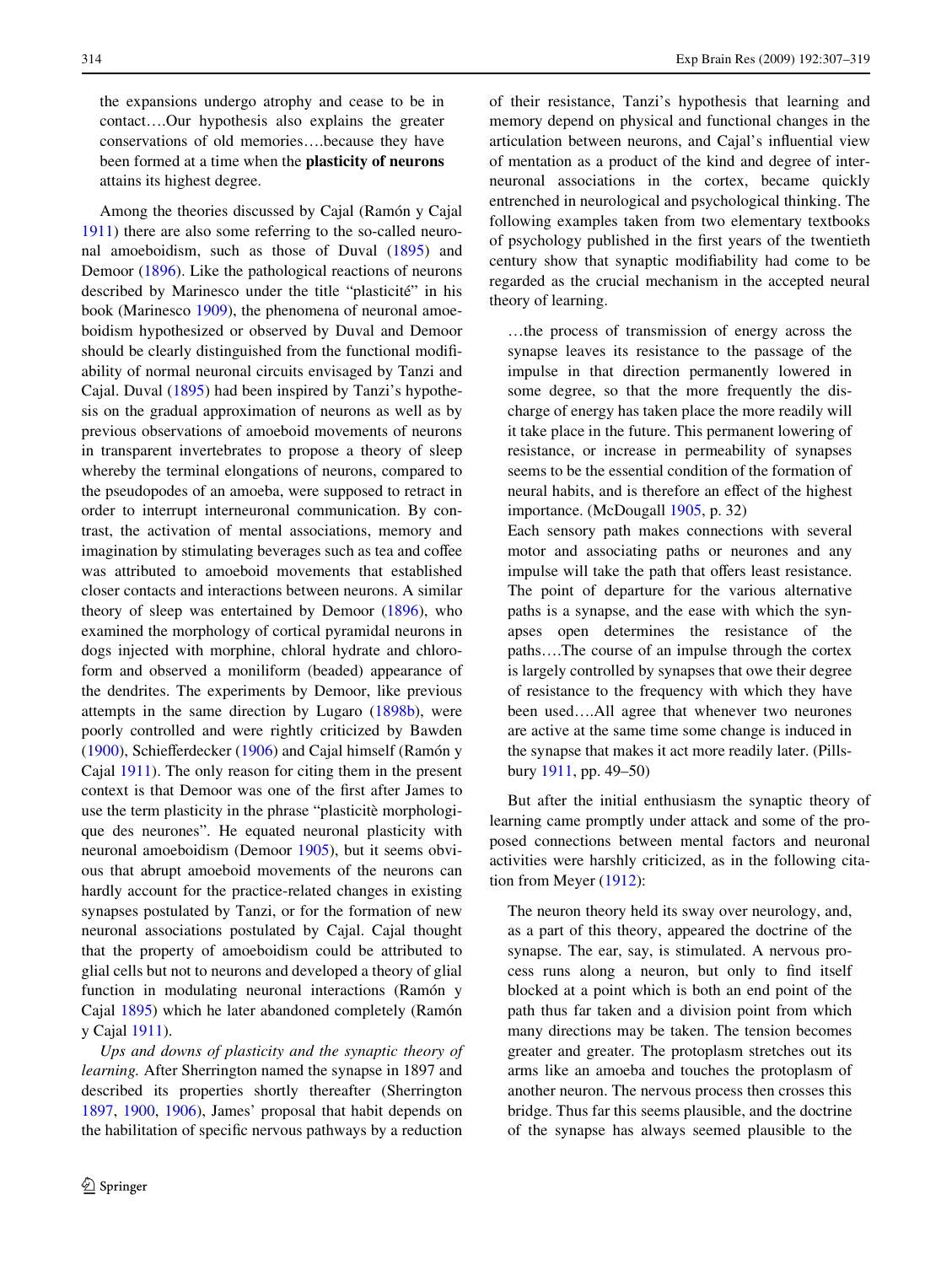neurologist who asked no further question. But the psychologist asks a further and absolutely essential question: Why does the protoplasm stretch towards one neighboring neuron when the organism happens to be in one situation, towards another neuron when the organism is in another situation? General silence on the part of the neurologists. But some psychologists had an answer ready. They brought in their *deus ex machina.* The ghost does it. Consciousness, feeling, will, or whatever you call it, turns the bridge in the proper direction as the switchman turns the switch in the railway yard. Thus the doctrine of the synapse is largely responsible for the reawakening of the ghost theory of animal behavior. […] It was among European psychologists chiefly that the physiological doctrine of the synapse reintroduced the ghost into the explanation of animal behavior. In America the ghost became popular through the great influence of one man, James, whose followers assign to one kind of mental states which does not seem to have any proper business, to the feelings, the job of stamping in and stamping out complete paths of nervous conduction. But they never state any definite law explaining how the proper feeling itself, with its stamping power turned in the proper *direction,* comes into existence at the proper time. […] When a nervous process is forced to stream over a path other than that of least resistance, it is forced most probably by another nervous process. (Meyer, pp. 368–370; italics in the original)

Although Meyer blamed the psychologists for assuming an influence of psychological forces on the formation of synapses, similar assumptions were explicitly made by no less a neuroscientist than Cajal. Indeed he explicitly granted a causal power to the will in directing the growth of the neuronal processes and thus in controlling the patterns of new interneuronal associations:

Die neugebilten Fortsätze dürften in der gleichen Richtung wie die dominierended Nervenströme verlaufen oder in derjenigen Richtung, in welcher die noch unvollkommene Zellenassoziation der Gegenstand wiederholter Erregungen von seiten des Willens ist. (Ramón y Cajal, [1894b](#page-12-19), p. 194)

The newly built cell processes should course in the same direction as the dominant nervous streams, or in the direction in which the as yet incomplete cell association is the object of repeated stimulations from the part of the will.

This statement provoked a critical reaction from the German anatomist Schiefferdecker [\(1906](#page-12-24)), the author of a very erudite book on neurons and neuronal paths. The book features a long section on the "Plastizität der Neurone" where contemporary views on the so called neuronal ameboidism as well as Tanzi's and Cajal's (but not James') theories are carefully and critically reported. There Schiefferdecker wrote that in principle he understood how the dominant nervous streams could impart a direction to the growth of neuronal processes, whereas he could not understand the proposed action of the will, unless the will was regarded as nothing else than the activity of certain nerve cells. Also Tanzi's hypothesis was not spared the criticism of Schiefferdecker, who argued that if the distance between neurons in a potential path is initially too great to allow interactions, no exercise could reduce it because the path is not functional to begin with. On other hand, if the distance allows neuronal interactions in a path from the beginning, it must be already so small that the margins of the putative improvement generated by the exercise must be negligible.

Opposition to the synaptic plasticity theory also came from students of the development of invertebrate nervous systems. Coghill ([1926\)](#page-11-21), for example, wrote:

That nerve cells grow after they have acquired their definitive function and that such growth is a factor in the development of behaviour was proposed as early as 1893 by Tanzi and in 1895 by S.R. Cajal. Both of these investigators, however, regarded such growth as activated by nervous function or exercise. But we find no evidence that the growth of nerve cells in *Amblystoma* is stimulated by nervous function… Contrary to Tanzi and Cajal, we believe that nerve cells grow by their own intrinsic potentiality, and that nervous mechanisms while growing acquire their specificity in behavior through the primary correlation of their growth processes with receptor and effector functions. "Plasticity" becomes a function of growth. (Coghill [1926](#page-11-21), p. 55)

Lashley [\(1924](#page-12-28)) was another eminent opponent of theory that learning involves a diminished synaptic resistance along a repeatedly exercised neural path, and that neural paths allied to the trained one can benefit from the training through a process of drainage or induction. His attack on the theory was based on two kinds of evidence: (1) a learned response could be performed by means of neural paths that had never been used during the learning process and were completely separated from the trained path; (2) in higher animals and especially in humans there are many instances of temporary associations or one-trial learning, which by definition do not require any repetition of stimuli and responses. With regard to point 1, Lashley ([1924\)](#page-12-28) argued that the interocular transfer of a brightness discrimination in the rat, an animal with a virtually complete crossing of the optic pathways, could not be accounted for by the eventual convergence of inputs from the two eyes onto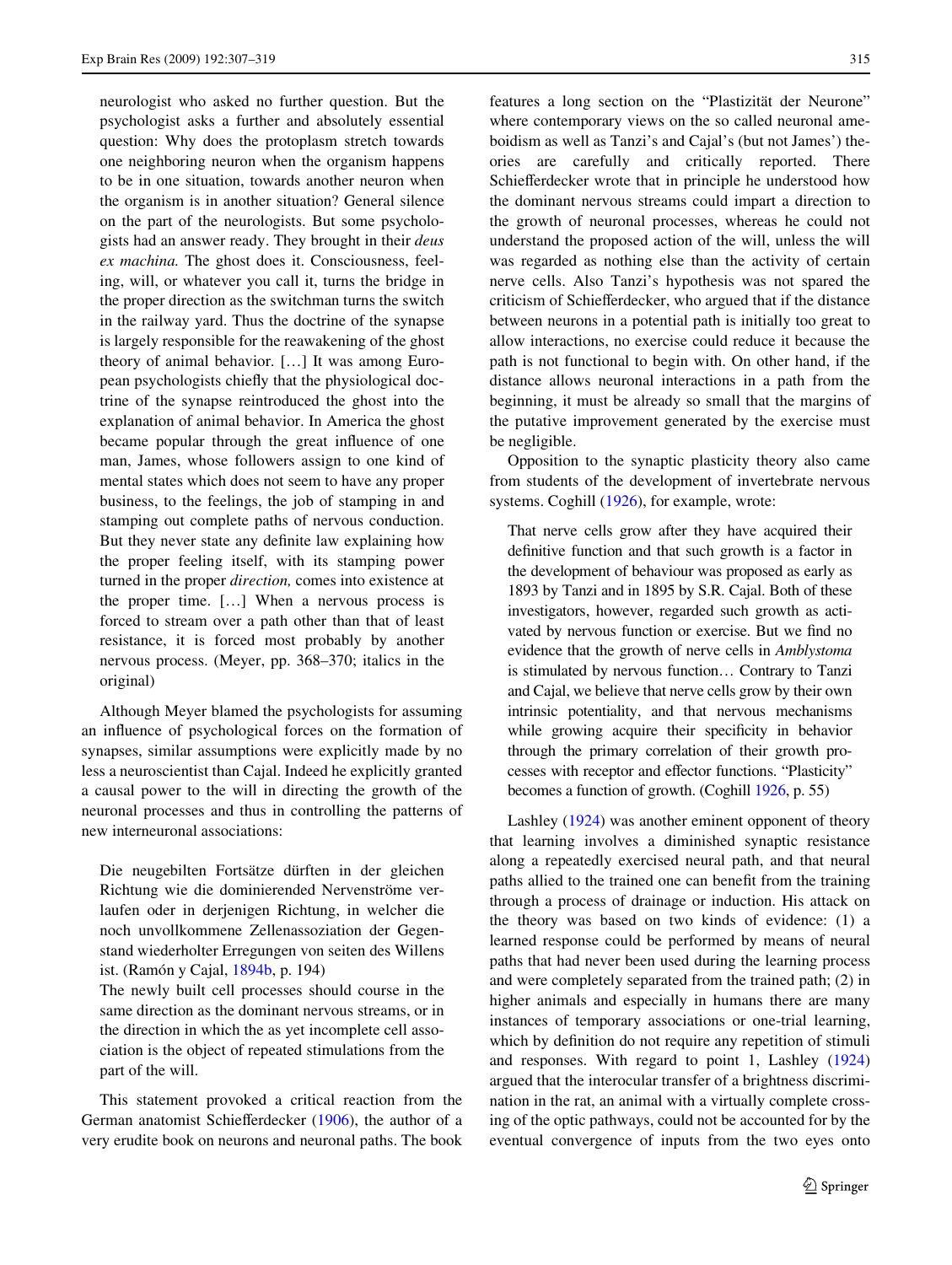neurons in the visual cortex, because the training-dependent wearing down of resistance in one afferent path could not affect the other. Since interocular transfer was successful even after bilateral removal of the visual cortex, Lashley tested the possibility of a convergence on common synapses on the output side by pathways differently affected by training in another experiment on a monkey. He found good intermanual transfer of a motor habit to a hand that was not utilized in the learning process because it was temporarily paralyzed by a lesion of the contralateral primary motor cortex. When the paralysis improved and the hand used for learning was in turn paralyzed by damaging the other motor cortex, the untrained hand took over and performed the task successfully. Lashley felt that the drainage theory, according to which the excitation of one neuron through some of its synapses exerts some kind of a suction upon all synapses of that neuron, was ruled out by the lack of anastomoses between neural fibers. Thus, convinced of having obtained evidence that both afferent and efferent paths not utilized during training could sustain a trained habit, he arrived at the following conclusion:

……we have evidence of the utilization of neural paths in the performance of a learned reaction which were not activated during the course of learning. In this case the drainage theory is definitely ruled out. (Lashley [1924,](#page-12-28) p. 373)

Herrick ([1926\)](#page-11-22) has appropriately remarked that the cases cited by Lashley in refutation of the theory of the relation of learning to variable synaptic resistance and drainage do not exclude the existence of association neurons that can integrate information over different synapses. That Lashley's interocular transfer argument was indeed flawed has been shown throughout the years by a multitude of "split-brain" experiments proving that interocular transfer of visual discrimination requires the convergence of information from the two eyes onto shared neural centers, either directly or indirectly through the corpus callosum or other interhemispheric connections (Sperry [1961](#page-12-29); Berlucchi [1990](#page-11-23); Glickstein and Berlucchi [2008](#page-11-24)). As to his point 2, Lashley was of course right in calling attention to the existence of learning that does not require repetitions, but wrong in implying that such learning does not involve changes in synaptic transmission. New associations and response patterns can be established instantaneously not from the formation of any new path, but rather thanks to a transient brain set, based on expectation or instruction, which facilitates the mental or behavioural outputs required at the moment and inhibits competing responses (Sperry [1953\)](#page-12-30).

Nevertheless Lashley was such a powerful influence in physiological psychology and neuropsychology that between the 1920s and the 1940s his notions of mass action and functional equipotentiality of the cortex tended to outmode orthodox connectionistic models of the central nervous system based on the histology of Cajal and the physiology of Sherrington and Adrian.

This may explain why in those years neural and synaptic plasticity was not a fashionable study subject, with the exception of analyses of functional recovery after brain damage, which however as a rule did not extend to the neuronal level (Bethe [1925](#page-11-25), [1931](#page-11-26); Bethe and Fischer [1931;](#page-11-27) Goldstein [1931](#page-11-28)). This trend was inverted in the late 1940s when Konorski ([1948\)](#page-11-0) attributed two fundamental properties to the central nervous system, reactivity and plasticity, and redefined a morphological concept of plasticity according to which :

Plastic changes would be related to the formation and multiplication of new synaptic junctions between the axon terminals of one nerve cell and the soma (i.e. the body and the dendrites) of the other. (Konorski [1948](#page-11-0), p. 89)

The similarity between this statement and those made by McDougall and Pillsbury several decades earlier (see above) is impressive.

A year later Hebb published *The Organization of Behavior* (Hebb [1949\)](#page-11-6), and the history of plasticity, if not of the entire neuroscience, took on a new course. Hebb's work returned to the topic of plasticity frequently during his long career, and contemporary researchers often refer to modifiable neuronal circuits as "Hebbian" in honor of the theoretical contributions he made to the field. Synapses that change as a consequence of simultaneous firing are often referred to as "Hebbian Synapses" (see Cooper, [2005](#page-11-29)). However, Hebb himself acknowledged that he did not deserve credit for the concept of changes at the synaptic level as the fundamental basis for learning and memory. The letter reproduced in Fig. [1](#page-10-0) to one of the authors (H.B.) shows that he was sensitive to being given false credit for initiating the concept (he was interested and happy to hear of Tanzi's previous theoretical explorations into this realm). One of Hebb's recurrent themes in his writings (e.g., Hebb [1958](#page-11-30)) was that psychologists need to be aware of the most up-to-date neurophysiological research and, likewise, neuroscientists theorizing about the physical basis of plasticity underlying learning and memory need to keep abreast of contemporary psychological and the latest neuropsychological findings. As we continue into the twenty-first century and the level of analysis continues to sharpen, we would do well to remind ourselves of this sage advice.

Turning to more recent efforts to refine our use of the term "neural plasticity", one of the more influential modern-day scientists who have tried to provide a rational framework for the use of the term is Jacques Paillard. In the middle of a very productive scientific career working on the neurophysiology of sensorimotor integration and the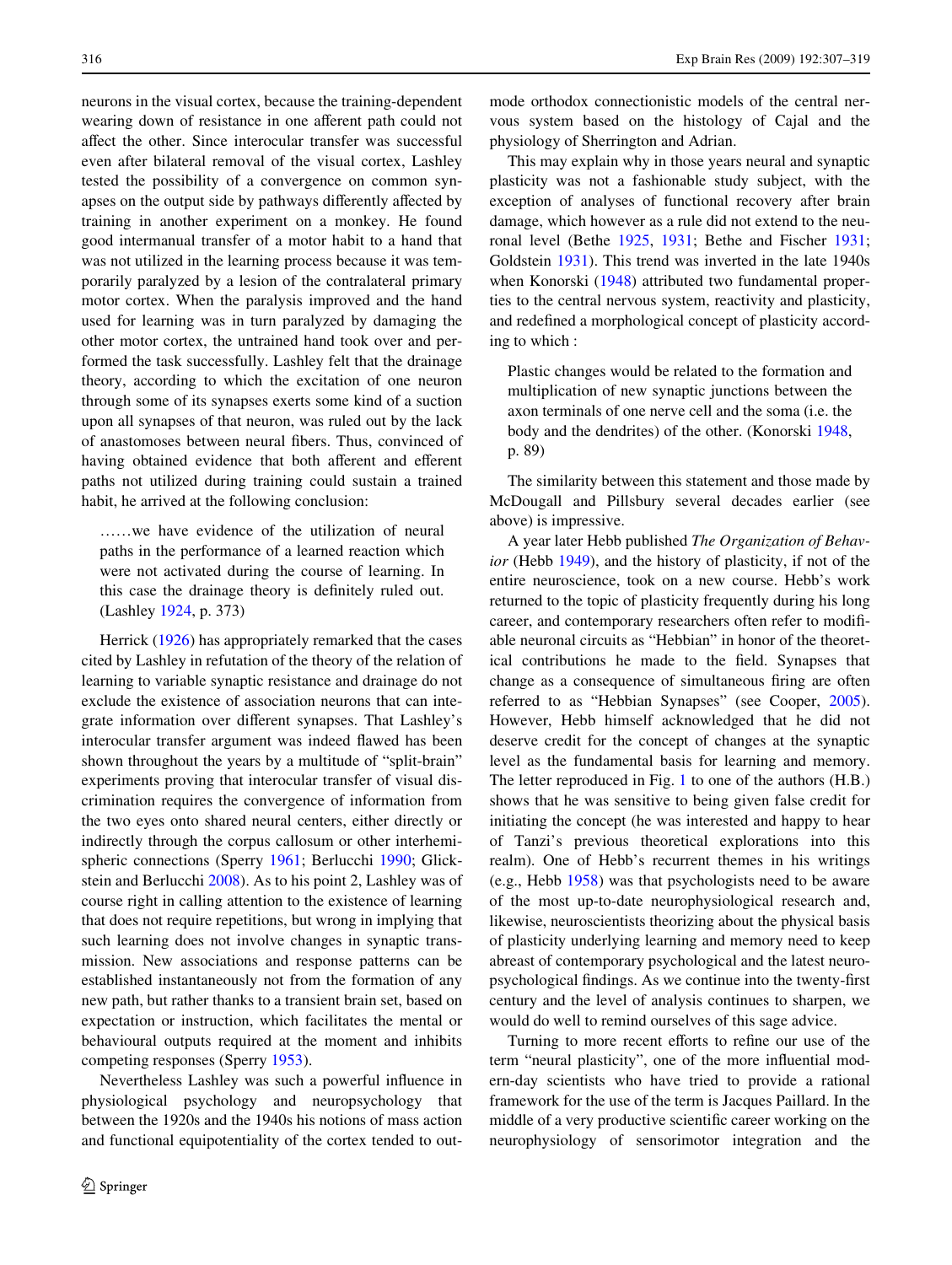<span id="page-10-0"></span>**Fig. 1** In 1977 one of the authors of the present article (HAB), who had graduated in Psychology at McGill University and knew Donald O. Hebb well, wrote to him asking if he knew about Tanzi's old hypothesis of a reduced resistance at exercized synapses. Hebb's reply is reproduced here to show that he was unaware of previous work on the subject of synaptic plasticity, but was nevertheless sure that the view of the brain presented in his book on the organization of behavior did not propose anything particularly new. In Hebb's book *The Organization of Behavior* (1949), a second-hand reference to Cajal on page 230 attributes to Cajal the idea that the change at the synapse in learning is an ameboid outgrowth of the cell, although, as we have seen, Cajal had quickly dismissed the possibility of a neuronal ameboidism. In resurrecting the synaptic hypothesis of learning, Hebb took as his starting neurophysiological point the concept of "optional synaptic transmission" as envisioned by Lorente de Nó ([1939\)](#page-12-31). Like Tanzi, Hebb favored the hypothesis of an increase in the efficacy of existing synapses, as opposed to the formation of new synapses

Donald Olding Hebb RR 1 Chester Basin Nova Scotia B0J 1K0

> August 25 1977

 $Densr$   $Gusr$ 

You're quite right, I had never heard of Tanzi. Your information is quite interesting in view of the fact that in my, view, in 1946 or so when I was drafting 0 of B, I wasn't proposing anything new. All I considered I was doing was making a more operational statement of a widely held idea that "synaptic resistance" was reduced whenever an impulse "crossed the synapse." Thanks to you, I can credit Tanzi with the idea (you say his hypothesis quickly disappeared from the literature, but it seems possible at least that the idea remained, degraded in the "synaptic resistance" form, and its origin was forgotten so that Tanzi stopped getting any credit for it). I have been amused and irritated both (irritated at the authors' ignorance of the literature of the 20's, 30's and 40's--but mostly the 20's, I suppose) when every now and then someone refers to "Hebb's postulate" or in some other way credits me with something I take no credit for. The bottom two paragraphs of page 60 (0 of B) specifically make the point that it was an old idea, repeatedly rejected by critics of learning theory, but now revived in a new physiological context (i.e., the idea was not  $new$ ).

But that's not too important. What is important is to give Tanzi the credit due to him. Good for you! I hope things go well with you. I'm retired (with one day a week fraternizing at Dalhousie) and thoroughly enjoying it.

Yours,

adaptation of the sensory and motor systems to internal and external events, he published in French a reasoned argument that both structure and function need to be carefully considered in deciding whether the term plasticity is applicable to an observed phenomenon (Paillard [1976\)](#page-12-1). His paper has recently been translated into English and deserves the attention that would be expected of a theoretical paper by a researcher of Paillard's stature (Will et al. [2008](#page-12-32)). In this paper, Paillard pointed out that not every change in the nervous system should be called plastic; in

 $\bar{z}$ 

his view, only those that are both structural and functional deserve this term. As Will et al. ([2008\)](#page-12-32) point out, Paillard would not have been aware of the possibility of neurogenesis and so all his speculations on structural modifications encompassed changes in neurons that already existed, that is, changes in the size of cell parts and their relationships to other neurons in terms of synaptic numbers and propinquity. Paillard organized his essay by indexing a number of "traps" into which a researcher might fall when considering whether to use the term plasticity. The first trap was semantic.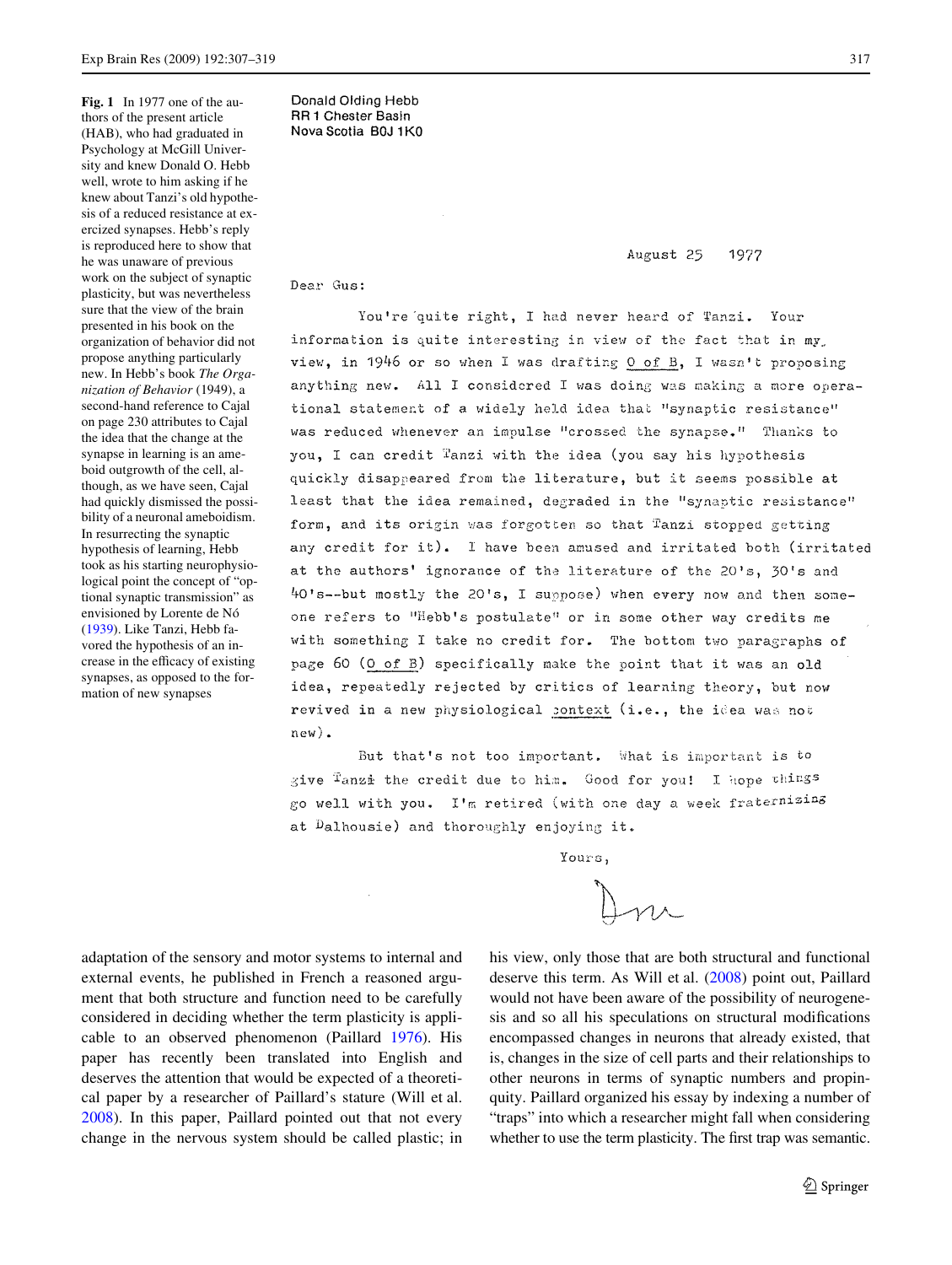Plasticity refers to a change in structure in response to an external force and the maintenance of that shape after removal of the force (as opposed to "elasticity", where the shape returns to its original form after removal of the force). An organism grows and maintains a new shape through maturation, but Paillard points out that this should not be considered an example of plasticity despite its conformity with the basic meaning of the term. The second trap was related to levels of organization. Cells are parts of a larger organization, and that organization may be part of an even larger organization. As Paillard wrote, "Obviously, living organisms [organizations] are composed of a series of hierarchically interlocked substructures, organized in 'systemic units'. "These systemic units are defined by their "interface structure" with the next higher level and by its "relation structure", the latter being equivalent to a connectivity network in current terminology. The systemic units are open and are specified by their structure, operating principles and function. When studying the entire organization, as is done when looking at changes in behavior of an animal in a novel environment, the researcher needs to be aware that observed changes can reflect modifications of the structure, the operating principles, or the functions. Assigning the term plasticity to the change without knowing where the modification has occurred leads to problems, according to Paillard. The third problem concerns stability. In order to see change, there must be some degree of stability upon which the change is imposed. Furthermore, the concept of plasticity assumes that a change must itself be stable (and not temporary). This raises the problem of level of analysis: Even in a stable system, there are changes at the molecular level that are ignored. The essence of Paillard's argument is that the term plasticity is appropriate only when the system achieves a novel function by transforming its internal connectivity network or by changing the elements of which it is made. This seems a reasonable criterion and, if followed, would assure that the term "neuronal plasticity" would be used with less of the "gay abandon" that one of us (Buchtel [1978\)](#page-11-1) bemoaned thirty years ago.

## **References**

<span id="page-11-15"></span>Allin A (1896) Psychological literature. Am J Psychol 7:428–429

<span id="page-11-4"></span>Ansermet F, Magistretti P (2007) Biology of freedom: neural plasticity, experience and the unconscious. Karnac Books, London

- <span id="page-11-19"></span>Bawden HH (1900) A digest and a criticism of the data upon which is based the theory of the amoeboid movements of the neurone. J Comp Neurol 10:243–264
- <span id="page-11-23"></span>Berlucchi G (1990) Commissurotomy studies in animals. In: Boller F, Grafman J (eds) Handbook of neuropsychology, vol 4. Elsevier, Amsterdam, pp 9–47
- <span id="page-11-9"></span>Berlucchi G (1999) Some aspects of the history of the law of dynamic polarization of the neuron. From William James to Sherrington,

from Cajal and van Gehuchten to Golgi. J Hist Neurosci 8:191– 201

- <span id="page-11-10"></span>Berlucchi G (2002) The origin of the term plasticity in the neurosciences: Ernesto Lugaro and chemical synaptic transmission. J Hist Neurosci 11:305–309
- <span id="page-11-25"></span>Bethe A (1925) Altes und Neues über die Plastizität des Nervensystems. Arch Psychol 76:81–83
- <span id="page-11-26"></span>Bethe A (1931) Plastizität und Zentrenlehre. In: Bethe A, v.Bergman G, Embden G, Ellinger A (eds) Handbuch der normalen und pathologischen Physiologie, Band 15, II Hälfte. Springer, Berlin, pp 1175–1220
- <span id="page-11-27"></span>Bethe A, Fischer E (1931) Die Anpassungfähigkeit (Plastizität) des Nervensystems. In: Bethe A, v.Bergman G, Embden G, Ellinger A (eds) Handbuch der normalen und pathologischen Physiologie, Band 15, II Hälfte, Springer, Berlin, pp.1045–1130
- <span id="page-11-1"></span>Buchtel HA (1978) On defining neural plasticity. Arch Ital Biol 116:241–247
- <span id="page-11-7"></span>Centonze D, Siracusano A, Calabresi P, Bernardi G (2004) The project for a scientific psychology (1895): a Freudian anticipation of LTP-memory connection theory. Brain Res Rev 46:310–314
- <span id="page-11-21"></span>Coghill GE (1926) The growth of functional neurones and its relation to the development of behavior. Proc Am Philos Soc 65:51–55
- <span id="page-11-3"></span>Cooke SF, Bliss TVP (2006) Plasticity in the central nervous system. Brain 129:1659–1673
- <span id="page-11-29"></span>Cooper SJ (2005) Donald O.Hebb's synapse and learning rule: a history and commentary. Neurosci Biobehav Rev 28:851–874
- <span id="page-11-5"></span>Cowan WM, Kandel ER (2001) A brief history of synapses and synaptic transmission. In: Cowan WM, Südhof TC, Stevens CF (eds) Synapses. The Johns Hopkins University Press, Baltimore, pp 1– 87
- <span id="page-11-12"></span>DeFelipe J (2006) Brain plasticity and mental processes: Cajal again. Nat Rev Neurosci 7:811–817
- <span id="page-11-16"></span>DeFelipe J, Jones EG (1988) Cajal on the cerebral cortex. An annotated translation of the complete writings. Oxford University Press, Oxford
- <span id="page-11-14"></span>DeFelipe J, Jones EG (1991) Cajal's degeneration and regeneration of the nervous system. Oxford University Press, Oxford
- <span id="page-11-18"></span>Demoor J (1896) La plasticité morphologique des neurones cérébraux. Arch Biol (Bruxelles) 14:723–751
- <span id="page-11-20"></span>Demoor J (1905) Plasticité ou amiboïsme des neurones. Arch int Physiol 3:426–452
- <span id="page-11-17"></span>Duval M (1895) Hypothèses sur la physiologie des centres nerveux: théorie histologique du sommeil. C R Soc Biol 47:71–77
- <span id="page-11-24"></span>Glickstein M, Berlucchi G (2008) Classical disconnection studies of the corpus callosum. Cortex 44:914–927
- <span id="page-11-28"></span>Goldstein K. (1931) Über die Plastizität des Organismus auf Grund von Erfahrungen am nervenkranken Menschen. In: Bethe A, v.Bergman G, Embden G, Ellinger A (eds) Handbuch der normalen und pathologischen Physiologie, Band 15, II Hälfte, Springer, Berlin, pp 1131–1174
- <span id="page-11-6"></span>Hebb DO (1949) The organization of behaviour. A neuropsychological theory. Wiley, New York
- <span id="page-11-30"></span>Hebb DO (1958) Alice in wonderland or psychology among the biological sciences. In: Harlow HF, Woolsey CN (eds) Biological and Biochemical Bases of Behavior. University of Wisconsin Press, Madison, pp 451–466
- <span id="page-11-22"></span>Herrick CJ (1926) Brains of rats and men. University of Chicago Press, Chicago

<span id="page-11-8"></span>James W (1890) Principles of psychology, 2 vols. MacMillan, London

- <span id="page-11-2"></span>Johansson BB (2004) Brain plasticity in health and disease. Keio J Med 53:231–246
- <span id="page-11-13"></span>Jones EG (2000) NEUROwords. 8. Plasticity and neuroplasticity. J Hist Neurosci 9:37–39
- <span id="page-11-11"></span>Jones EG (2004) Plasticity and neuroplasticity. J Hist Neurosci 13:293

<span id="page-11-0"></span>Konorski J (1948) Conditioned reflexes and neuron organization. Cambridge University Press, Cambridge